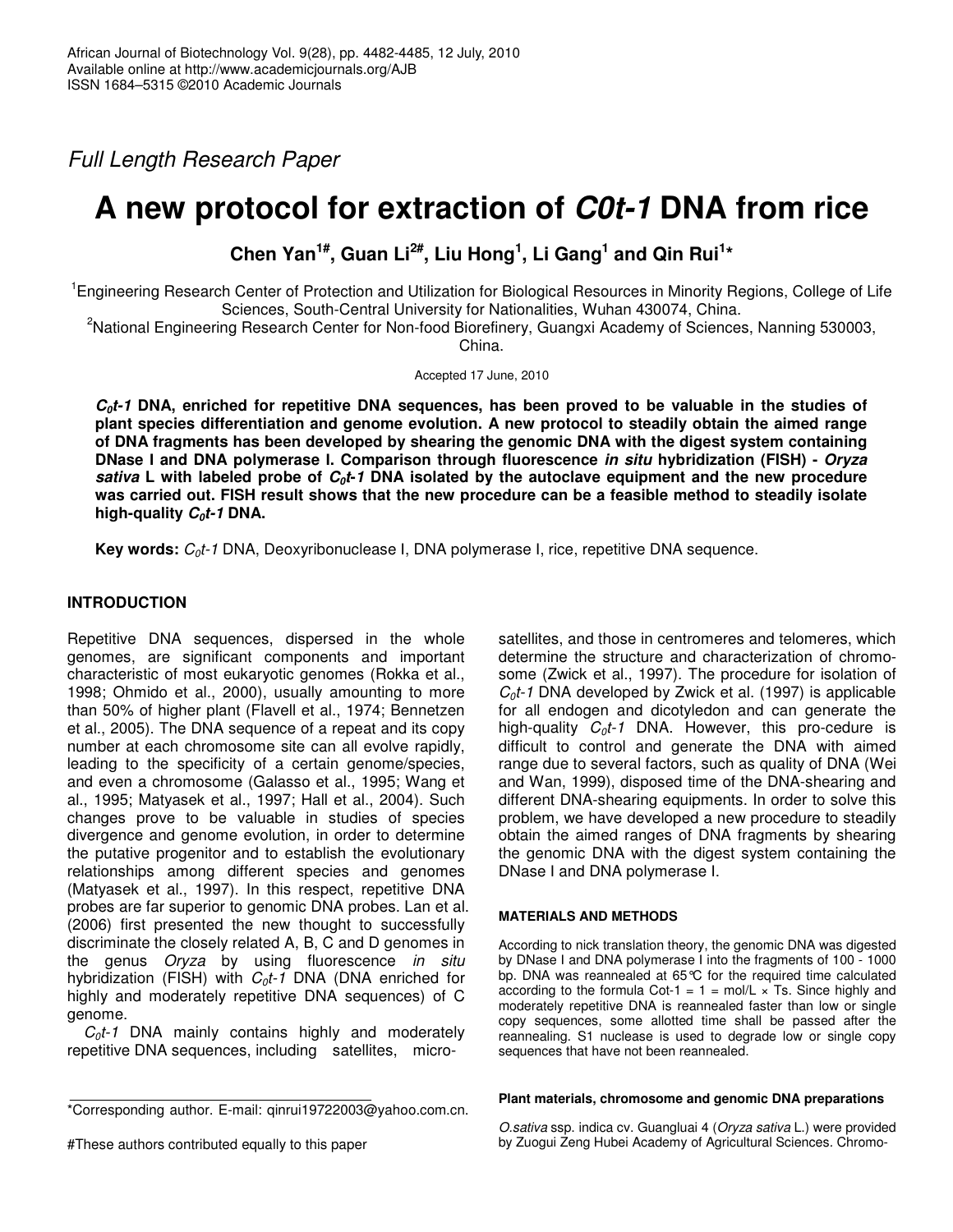some preparations were performed following the method by Ren et al. (1997). Total genomic DNA was extracted from *O. sativa* L. fresh leaves with cetyl trimethylammonium bromide (CTAB) method.

#### **Isolation of** *C0t-1* **DNA**

*C0t*-*1* DNA preparation was based on the work of Zwick et al. (1997).

#### **Procedures**

1. DNA shearing with the digest system: The 50 µl mixture consisted of 100 - 1000 μg ml<sup>-1</sup> total genomic DNA, 10 μl dNTP (dCTP, dGTP, dATP and dTTP mixture,  $0.5$  M),  $1.5$   $\mu$ l DNA polymerase  $1.5$   $\mu$ l 10×buffer, 1 - 5  $\mu$ I DNasel (1  $\mu$ g ml<sup>-1</sup>), and the mixture was incubated at 15°C for 1 - 2 h, then stopped at 65°C for 10 min. 1  $\mu$ L mixture was remove and its size determined by electrophoresis in a 1% agarose gel. Ideally, the DNA fragment should range between 100 - 1000 bp in size.

2. Genomic DNA was diluted to a concentration between 100 - 500 ng  $\mu$ l<sup>-1</sup> using 5 M NaCl and double-distilled H<sub>2</sub>O to a final concentration of 0.3 M NaCl. The salt concentration influences the rate of reassociation of single-stranded DNA.

3. The mixture was then removed and put on ice.

4. The time needed for the reannealing reaction was calculated using the formula

$$
Cot-1 = 1 = \text{mol L}^1 \times \text{Ts}
$$

For example, if the sheared DNA is at a concentration of 500 ng  $\mu$ <sup>1</sup>, using 1 mole of dNTP equal to an average of 339 g mol<sup>-1</sup>, then mole of sheared DNA is equal to (0.5 g)/(339 g L<sup>-1</sup>) = 1.47  $\times$  10<sup>-3</sup> mol L<sup>-1</sup>. 5. After being denatured in boiled water for 10 min, the mixture was

immediately chilled in ice for 10 min, and the sheared DNA was reannealed in 65°C according to the time calculated in step 4.

6. S1 enzyme was added to the solution and again, mixed thoroughly, but gently. Then the tube was incubated at 37°C for 1 - 2 h. S1 nuclease can degrade linear single-stranded DNA.

7. The supernatant with an equal volume of phenol-chloroform was extracted twice in order to stop the reaction.

8. The supernatant with an equal volume of chloroform-isoamyl alcohol (24:1) was also extracted twice.

9. The DNA was precipitated overnight using 1/3 volume of 3 M CH3COONa (pH 7.0) and 2 volumes of 100% ethanol.

10. The solution was resuspended in 20 - 30 µl TE (Ph 7.0), and the *Cot*-1 DNA quantified by UV-Spectrometer or Ethidium bromide method. DNA was stored at -20°C until needed.

#### **FISH**

The comparison through FISH - *O. sativa* L. with labeled probe of its own *C0t*-*1* DNA isolated by the autoclave equipment and the new procedure - was carried out. The chromosomes were observed with an Olympus BX61 fluorescence microscope, and photographed with Cool-1300QS CCD controlled by Manager Expo 2.1.1 imaging system, karyotype analysis were carried out using the chromosome analyzing system FISH View EXPO 2.0 software.

#### **RESULTS AND DISCUSSION**

The early procedures for the isolation of *C0t*-*1* DNA required the use of hydroxyapatitc columns, which are not

economical and the DNA yields were variable owing to their sensitivity to temperature fluctuations and varying salt concentrations (Britten and Kohne, 1968). Zwick et al. (1997) have developed a method - inexpensive, fast, simple, and reliable - based on the uses of autoclave equipments and S1 nuclease to isolate *C0t*-*1* DNA from plants; while the autoclaving method is more generally used than others in experimentation. This procedure is difficult to control and to generate the DNA fragments in aimed size ranges when the genomic DNA was being sheared in special equipments, such as autoclave, French press, or sonicator. The disposed time needed in autoclaving the genomic DNA is dependent on the nature of the DNA (that is, species, A/T-G/C content), concentration, purity and the initial molecular weight (Zwick et al., 1997). There was variation in the disposed time required for the shearing of DNA among different preparations of the same or different species. Otherwise, different equipment and quantity of the samples influenced the autoclaving efficiency. Thus, the physical methods of DNA shearing have poorer experimental repetition. To overcome this problem, we have developed a new procedure to steadily obtain the aimed range of DNA fragments by shearing the genomic DNA with the digest system containing DNase I and DNA polymerase I. In the digest system of the new procedure, working concentration of DNasel is the key influencing factor for obtaining the appropriate range of DNA fragments. In this study, different concentration of DNase I and different time for the reaction were tried (Figure 1a). The results showed that the concentration of DNasel is inversely proportional to the minimum value of DNA fragments obtained by the new procedure. This showed that the lower concentration of DNase I working, the bigger the minimum of DNA fragment obtained. It indicated that, the needed DNA fragments could be obtained by choosing the appropriate working concentration of DNase I.

In the digest system with the fixed concentration of DNase I (Figure 1b), the minimum value of DNA fragments would not change with time after 1 h, suggesting that the disposed time will not influence the minimum value of DNA fragments after a period of time.

Generally, the *C0t*-1 DNA of 100 - 500 bp is the best for blocking DNA; meanwhile, the *C0t*-1 DNA of 500 - 1000 bp is best for use as probes. With regard to the different purposes needed, e.g different length of DNA fragments, the enzyme-method is easier to control than the way of breaking in autoclave. In order to obtain the proper length of DNA fragments, we just need to adjust the working concentration of enzyme; however using the autoclavemethod we cannot get the steady and prospective range length of DNA fragments easily.

The *C0t-1* DNA isolated by the autoclave equipment and the new procedure were all labeled with Cy3 and used for FISH analyses to characterize the distribution of repetitive sequences on the chromosomes (Figure 2a and b). Figure 2a shows that the cell preparation of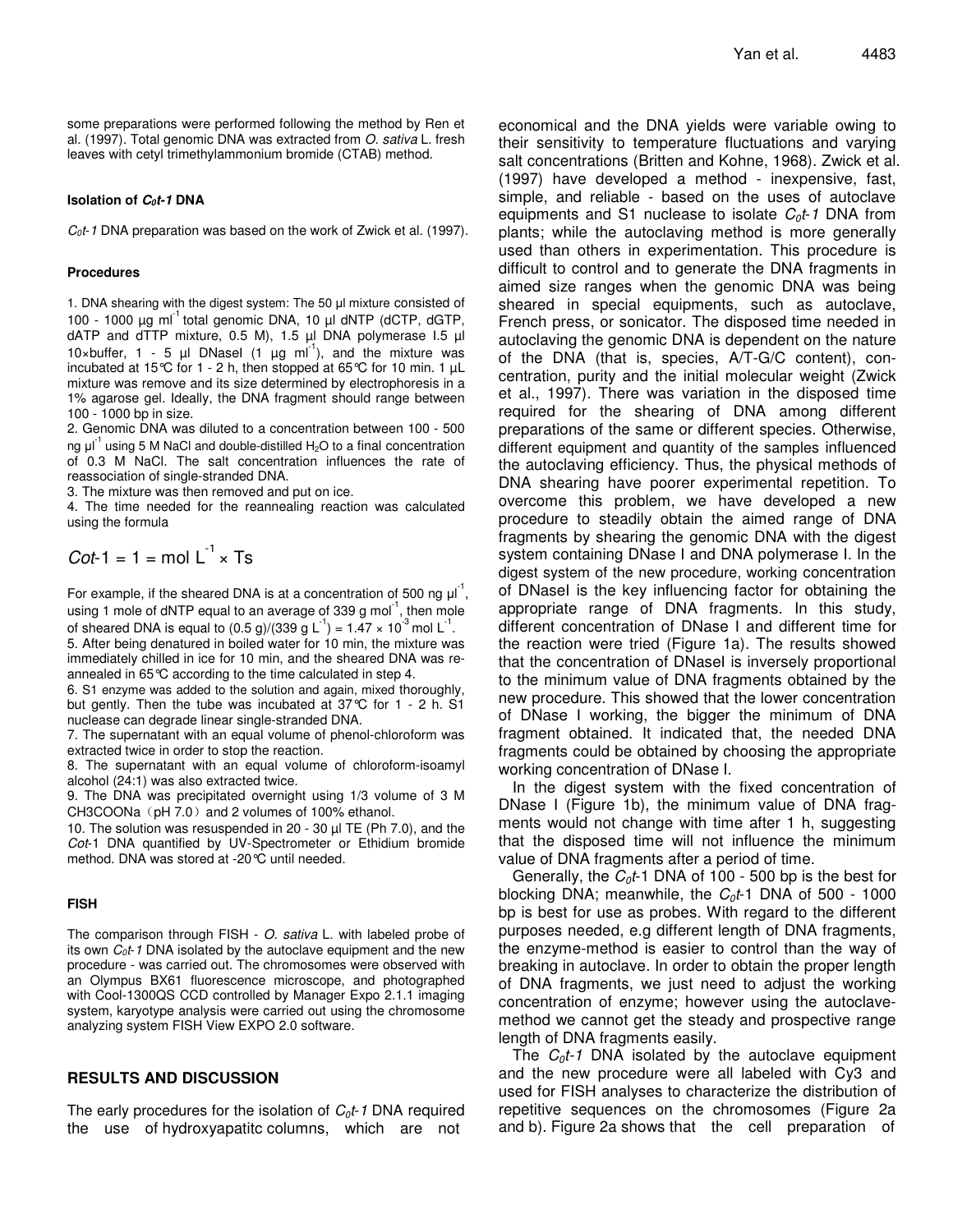

**Figure 1. (a)** Total genomic DNA of *O. sativa* L was sheared by digest system. From sample 1 - 3, the system contained decreased working concentration of DNase I. The lanes from left to right for each sample were loaded with DNA that has been progressively sheared in 30-min increments; (**b**) total genomic DNA of *O. sativa* L was sheared by digest system containing the fixed working concentration of DNase I. The lanes from left to right were loaded with DNA that has been progressively sheared in 30-min increments. A Lambda DNA/Hind +EcoR marker is shown of both Figure a and b.



**Figure 2. (a)** FISH images of *O. sativa* L with labeled probe of its own *C0t*-*1* DNA isolated by the autoclave equipment; (**b**) FISH images of *O. sativa L* with labeled probe of its own  $C_0t$ -1 DNA isolated by the new method. Bar = 10 µM.

*O. sativa* L were probed with labeled probe of its own *C0t-1* DNA isolated by the autoclave equipment. Figure 2a shows that the cell preparation of *O. sativa* L were probed with labeled probe of its own  $C_0t$ -1 DNA isolated by the new method. The comparison of Figure 2a and b showed that *O. sativa* L chromosomes have similar *C0t-1* DNA signals by probing two kinds of *C0t-1* DNA. The result indicated that the method reported in this paper could isolate proper size of *C0t-1* DNA.

## **Conclusion**

We have developed a method based on the digest system containing DNase I and DNA polymerase I with S1 nuclease to isolate *C0t-1* DNA from plants. The new procedure has been proved as a feasible method to steadily isolate the high-quality *C0t-1* DNA. *C0t-1* DNA could be valuable in studies of species divergence and genome evolution, in order to determine the putative